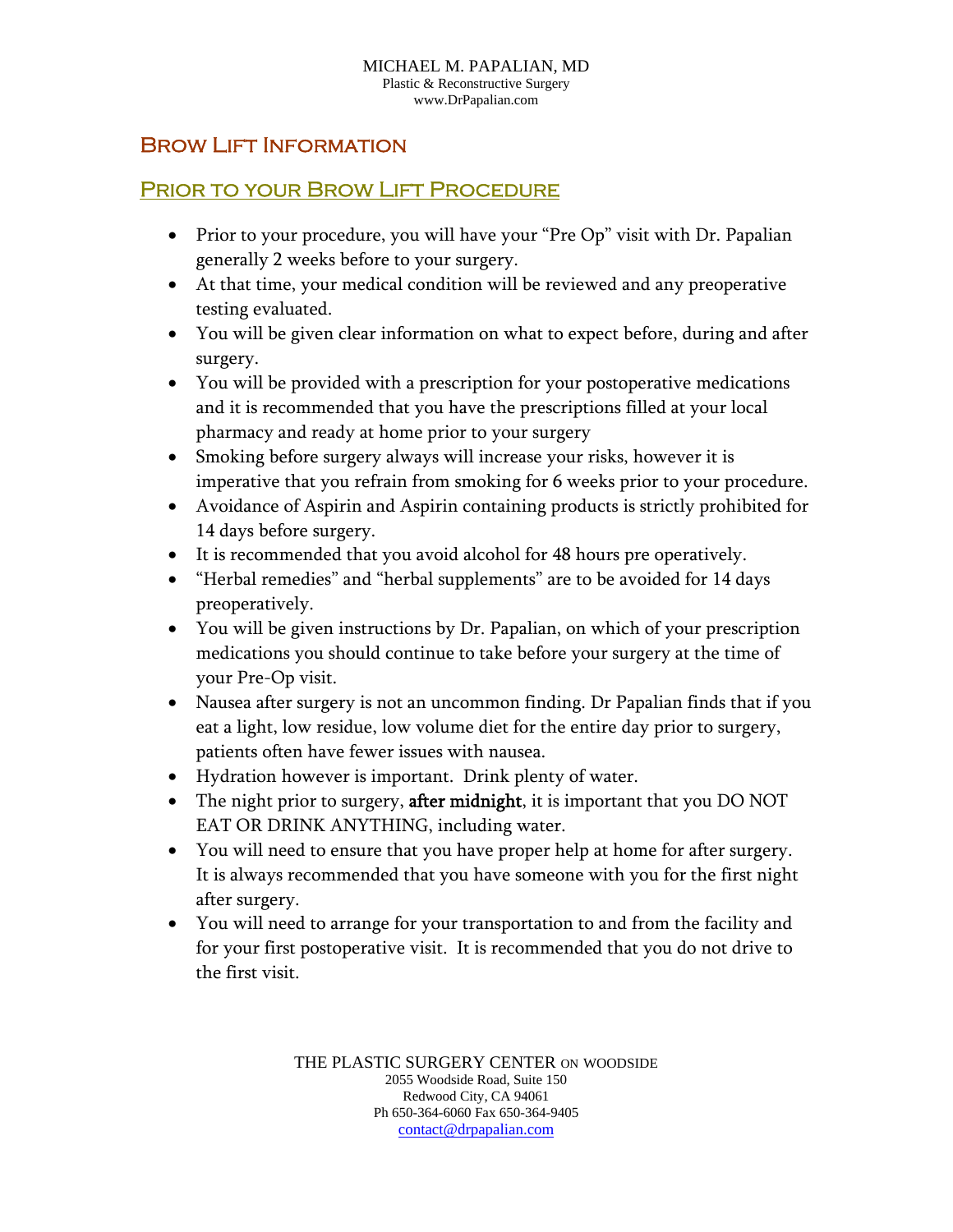- Surgery, while anxiety provoking, should be a controlled fulfilling experience. You will be provided with all the information needed to ensure you are prepared and "ready" for your procedure.
- Dr Papalian will guide you "each step of the way" and ensure that you are comfortable with your progress
- You should ask questions and feel free to contact the office if you need any information.
- You should refrain from having color or perm applied to your hair for 3 weeks prior to surgery. Having your hair at the "longer end" of typical is often beneficial.

## Your Brow Lift Surgery Day

.

- After midnight the night before surgery, it is important that you DO NOT TO EAT OR DRINK anything, including water.
- The morning of surgery, wash your hair with your regular shampoo and conditioner. Do not apply any other hair products. Do not apply makeup.
- It is best to wear clothes that are easy to slip on. A top that is either a front zipper or button is recommended. Patients often like a "hooded" zip front top.
- Your procedure will be performed as an outpatient at the Plastic Surgery Center in Palo Alto.
- Your procedure will be performed either under general anesthesia or local anesthesia with sedation. Together with Dr. Papalian, which type of anesthesia best fits your needs will have been decided prior to your surgery. When anesthesia providers are required, the providers are physician anesthesiologists, not nurses, who will personally and continuously attend to you, for your ultimate safety.
- After your procedure, you will spend time recovering in the facility. There is no defined time for discharge. The facility staff will ensure that you are ready to go home before you are discharged.
- You will need transportation home from the facility.
- Patients will be discharged with a head dressing.
- After surgery you may resume your routine prescription medications.
- At home, keep your head comfortably elevated with pillows. Avoid bending over.

THE PLASTIC SURGERY CENTER ON WOODSIDE 2055 Woodside Road, Suite 150 Redwood City, CA 94061 Ph 650-364-6060 Fax 650-364-9405 contact@drpapalian.com